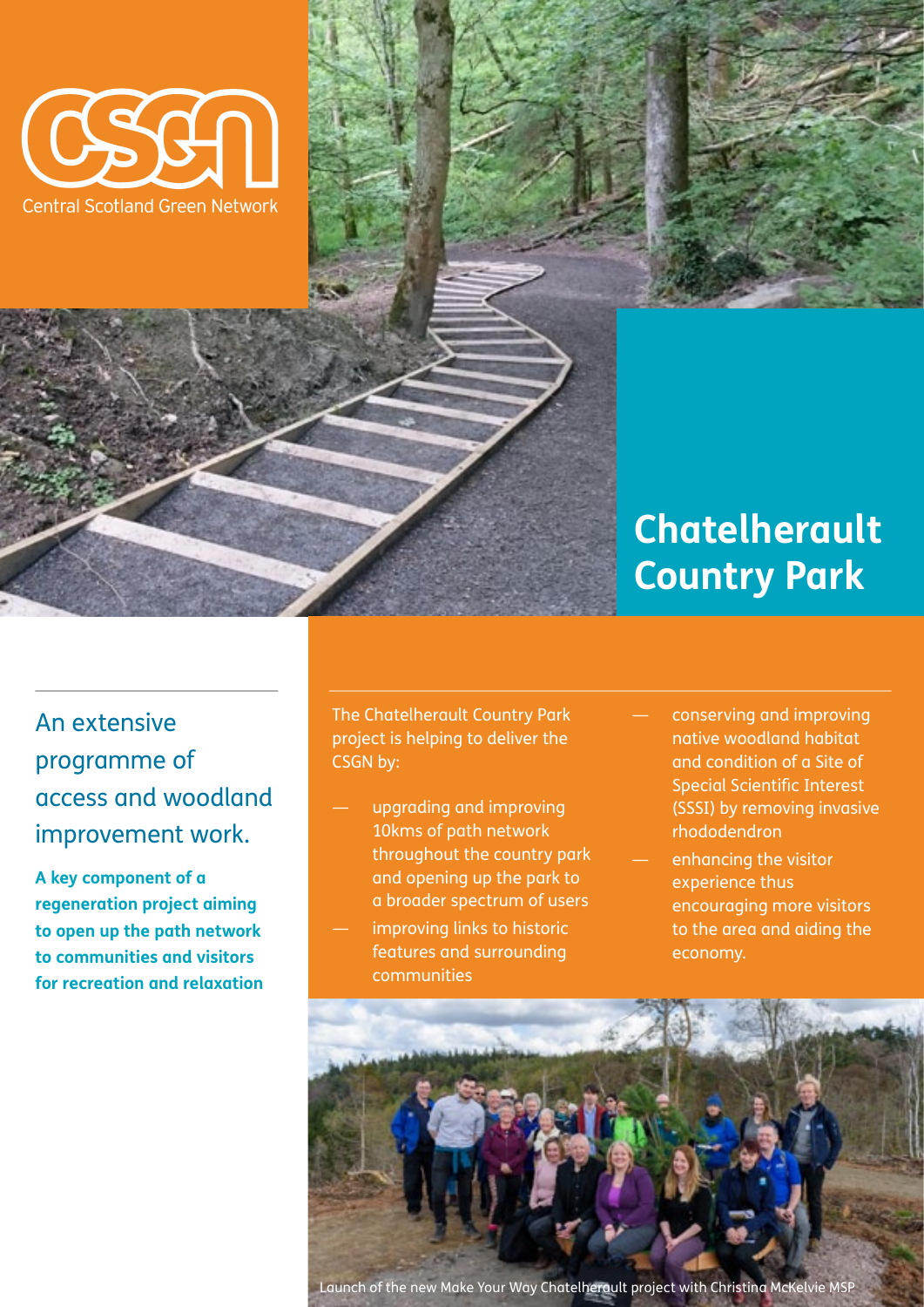

## **Chatelherault Country Park**

**Chatelherault Visitor Centre and Country Park is South Lanarkshire Council's five star, flagship visitor attraction at Ferniegair near Hamilton. It lies between the towns of Hamilton and Larkhall, just a short distance from the M74.** 

The 5th Duke of Hamilton's 18thcentury hunting lodge, designed by William Adam's, now serves as a visitor centre, cafe and venue for events visited by approximately 250,000 people each year.

Chatelherault Country Park, which encompasses part of the Duke of Hamilton's former estate, is centred on the spectacular gorge of the Avon Water and includes 500 acres of countryside and woodland, and over ten miles of pathways.

Heritage features in the park include the 15th-century Cadzow Castle, Iron Age earthworks, the ancient oak trees of 12th-century Cadzow Forest and structures associated with 18th and early 19th-century drift mining for coal.

After World War II the then owners of the park, Hamilton and Kinneil Estates, clear felled over half of the native woodland and replanted with commercial conifer plantations. These had grown up to obscure much of the historic landscape and views and were significantly reducing the biodiversity value of the park.

In 2015, South Lanarkshire Council began a major regeneration project to progressively fell the conifers along the Avon Gorge and allow the cleared areas to regenerate back to native woodland. More than 30 hectares of conifers have been cleared to date, restoring views that have not been seen for half a century.

The country park has a 17km path network with three river crossings and is a wonderful recreational resource for local communities and the population of central Scotland. It is used by individuals and walking, running and cycling groups and attracts over 500,000 visitors per year.

However, the path network had degraded over the years and landslips had led to the closure of the White Bridge, a popular circular route and historic crossing point half way along the Avon Gorge.

Upgrading and improving the park's access infrastructure was a key component of the regeneration project with the aim of opening up the path network to as broad a spectrum of people as possible for recreation and relaxation.

Further resources (online links):

- [Community Action Lanarkshire virtual museum](https://www.communityactionlan.org/component/zoo/tag/virtual-museum/Chatelherault-Country-Park)
- [Path upgrades at Chatelherault Country Park](https://www.communityactionlan.org/news-hub/item/path-upgrades-at-chatelherault-country-park)
- [Chatelherault trails to the past](https://www.southlanarkshire.gov.uk/downloads/file/626/chatelherault_trails_to_the_past)
- [A 'Jewel in the Landscape' and former hunting lodge](https://www.communityactionlan.org/places/item/chatelherault-country-park)
- [Shaping the Landscape: Chatelherault and the Avon Gorge](https://www.communityactionlan.org/natural-history-geology/item/shaping-the-landscape-chatelherault-and-the-avon-gorge)
- [Make Your Way to Chatelherault](https://www.communityactionlan.org/files/MakeYrWay/Make_Your_Way_to_Chatelherault_Map.pdf)

Connecting communities with the park, its heritage and nature, and attracting more visitors to the area to boost the local economy